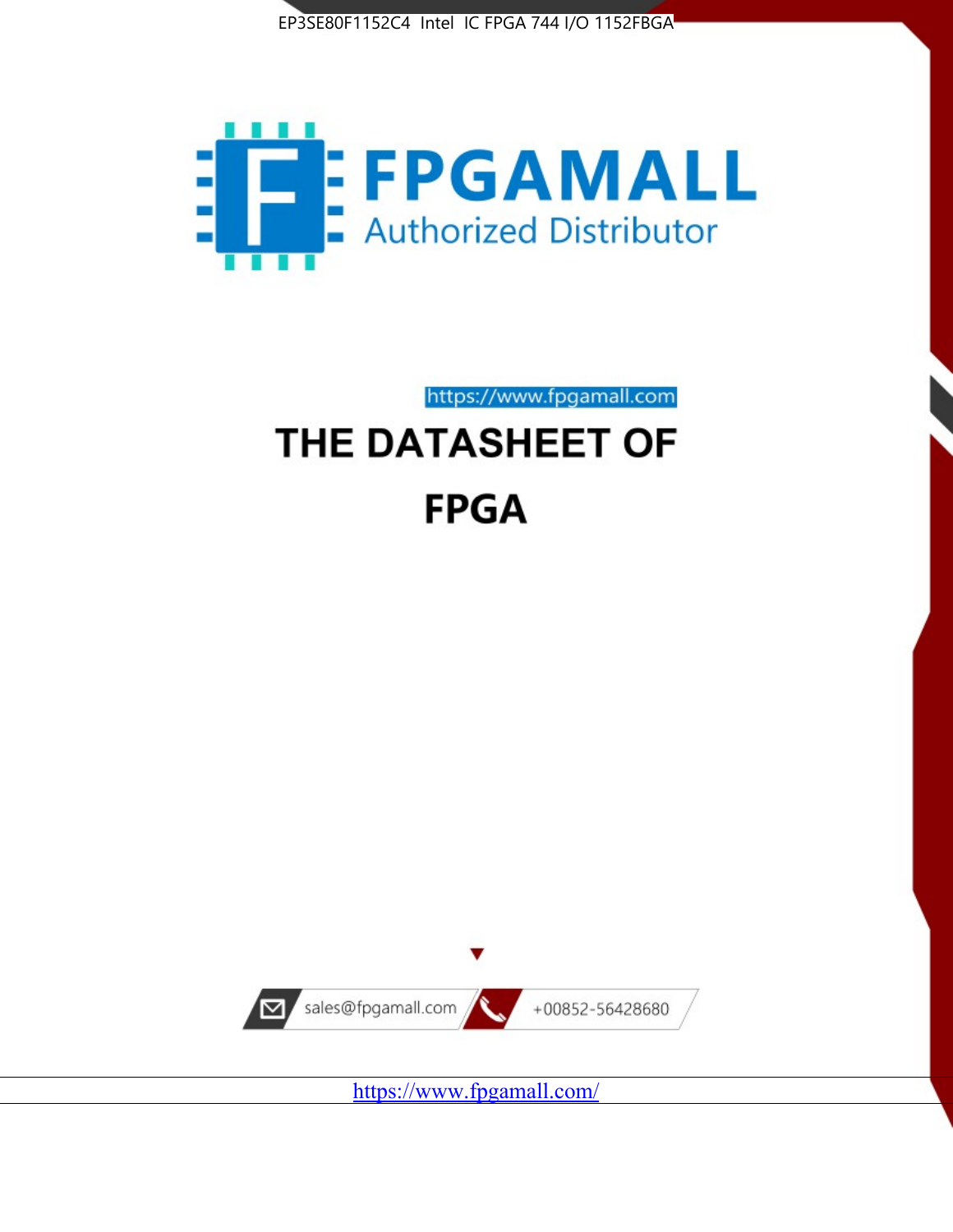EP3SE80F1152C4 Intel IC FPGA 744 I/O 1152FBGA



# **1. Stratix III Device Family Overview**

**SIII51001-1.8**

The Stratix® III family provides one of the most architecturally advanced, high-performance, low-power FPGAs in the marketplace.

Stratix III FPGAs lower power consumption through Altera's innovative Programmable Power Technology, which provides the ability to turn on the performance where needed and turn down the power consumption for blocks not in use. Selectable Core Voltage and the latest in silicon process optimizations are also employed to deliver the industry's lowest power, high-performance FPGAs.

Specifically designed for ease of use and rapid system integration, the Stratix III FPGA family offers two variants optimized to meet different application needs:

- The Stratix III *L* family provides balanced logic, memory, and multiplier ratios for mainstream applications.
- The Stratix III *E* family is memory- and multiplier-rich for data-centric applications.

Modular I/O banks with a common bank structure for vertical migration lend efficiency and flexibility to the high-speed I/O. Package and die enhancements with dynamic on-chip termination, output delay, and current strength control provide best-in-class signal integrity.

Based on a 1.1-V, 65-nm all-layer copper SRAM process, the Stratix III family is a programmable alternative to custom ASICs and programmable processors for high-performance logic, digital signal processing (DSP), and embedded designs.

Stratix III devices include optional configuration bit stream security through volatile or non-volatile 256-bit Advanced Encryption Standard (AES) encryption. Where ultra-high reliability is required, Stratix III devices include automatic error detection circuitry to detect data corruption by soft errors in the configuration random-access memory (CRAM) and user memory cells.

# **Features Summary**

Stratix III devices offer the following features:

- 48,000 to 338,000 equivalent logic elements (LEs) (refer to Table 1–1)
- 2,430 to 20,497 Kbits of enhanced TriMatrix memory consisting of three RAM block sizes to implement true dual-port memory and FIFO buffers
- High-speed DSP blocks provide dedicated implementation of 9×9, 12×12, 18×18, and 36×36 multipliers (at up to 550 MHz), multiply-accumulate functions, and finite impulse response (FIR) filters
- I/O:GND:PWR ratio of 8:1:1 along with on-die and on-package decoupling for robust signal integrity
- Programmable Power Technology, which minimizes power while maximizing device performance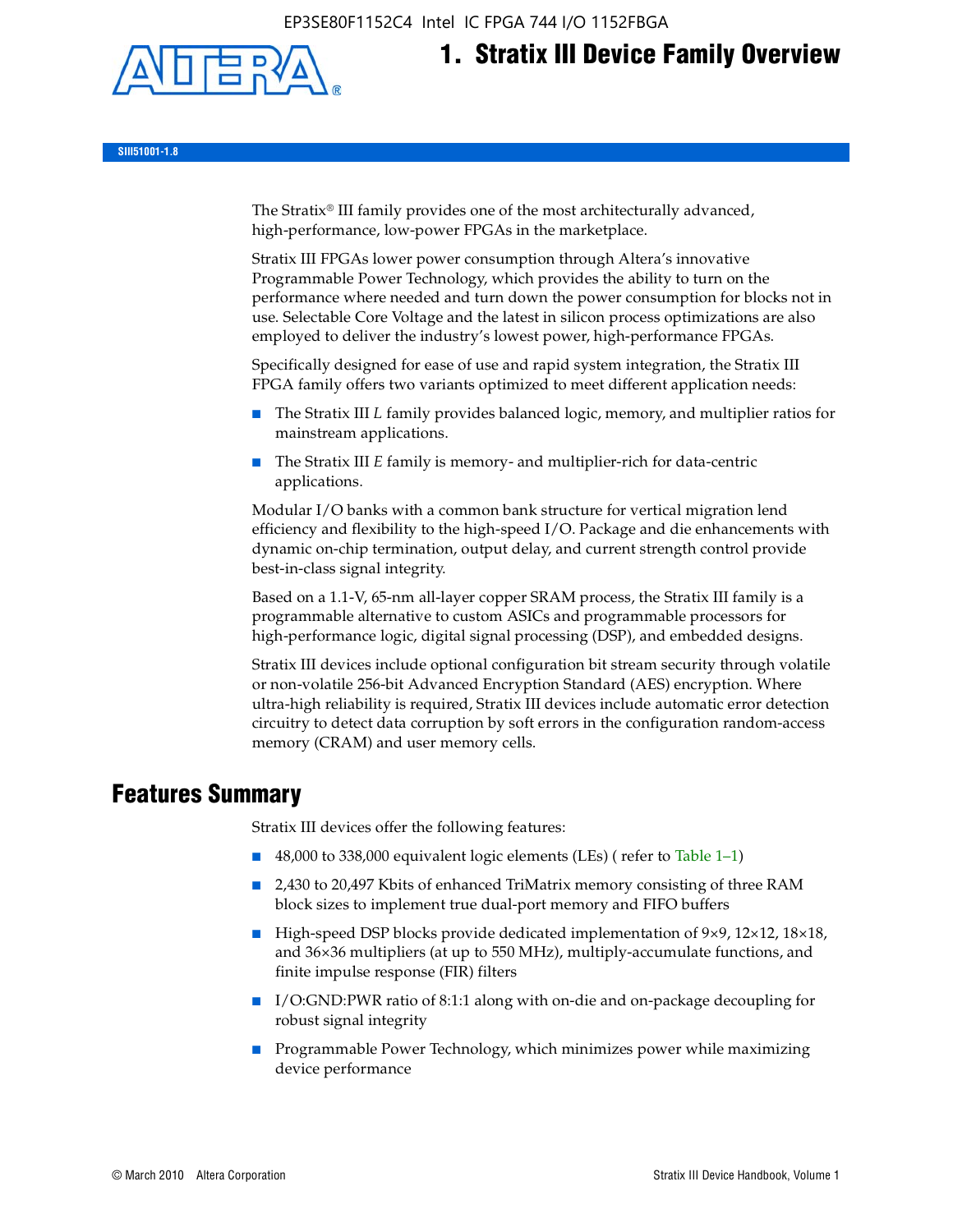- Selectable Core Voltage, available in low-voltage devices (L ordering code suffix), enables selection of lowest power or highest performance operation
- Up to 16 global clocks, 88 regional clocks, and 116 peripheral clocks per device
- Up to 12 phase-locked loops (PLLs) per device that support PLL reconfiguration, clock switchover, programmable bandwidth, clock synthesis, and dynamic phase shifting
- Memory interface support with dedicated DQS logic on all I/O banks
- Support for high-speed external memory interfaces including DDR, DDR2, DDR3 SDRAM, RLDRAM II, QDR II, and QDR II+ SRAM on up to 24 modular I/O banks
- Up to 1,104 user I/O pins arranged in 24 modular I/O banks that support a wide range of industry I/O standards
- Dynamic On-Chip Termination (OCT) with auto calibration support on all  $I/O$ banks
- High-speed differential I/O support with serializer/deserializer (SERDES) and dynamic phase alignment (DPA) circuitry for 1.6 Gbps performance
- Support for high-speed networking and communications bus standards including SPI-4.2, SFI-4, SGMII, Utopia IV, 10 Gigabit Ethernet XSBI, Rapid I/O, and NPSI
- The only high-density, high-performance FPGA with support for 256-bit AES volatile and non-volatile security key to protect designs
- Robust on-chip hot socketing and power sequencing support
- Integrated cyclical redundancy check (CRC) for configuration memory error detection with critical error determination for high availability systems support
- Built-in error correction coding (ECC) circuitry to detect and correct data errors in M144K TriMatrix memory blocks
- Nios<sup>®</sup> II embedded processor support
- Support for multiple intellectual property megafunctions from Altera® MegaCore® functions and Altera Megafunction Partners Program (AMPPSM)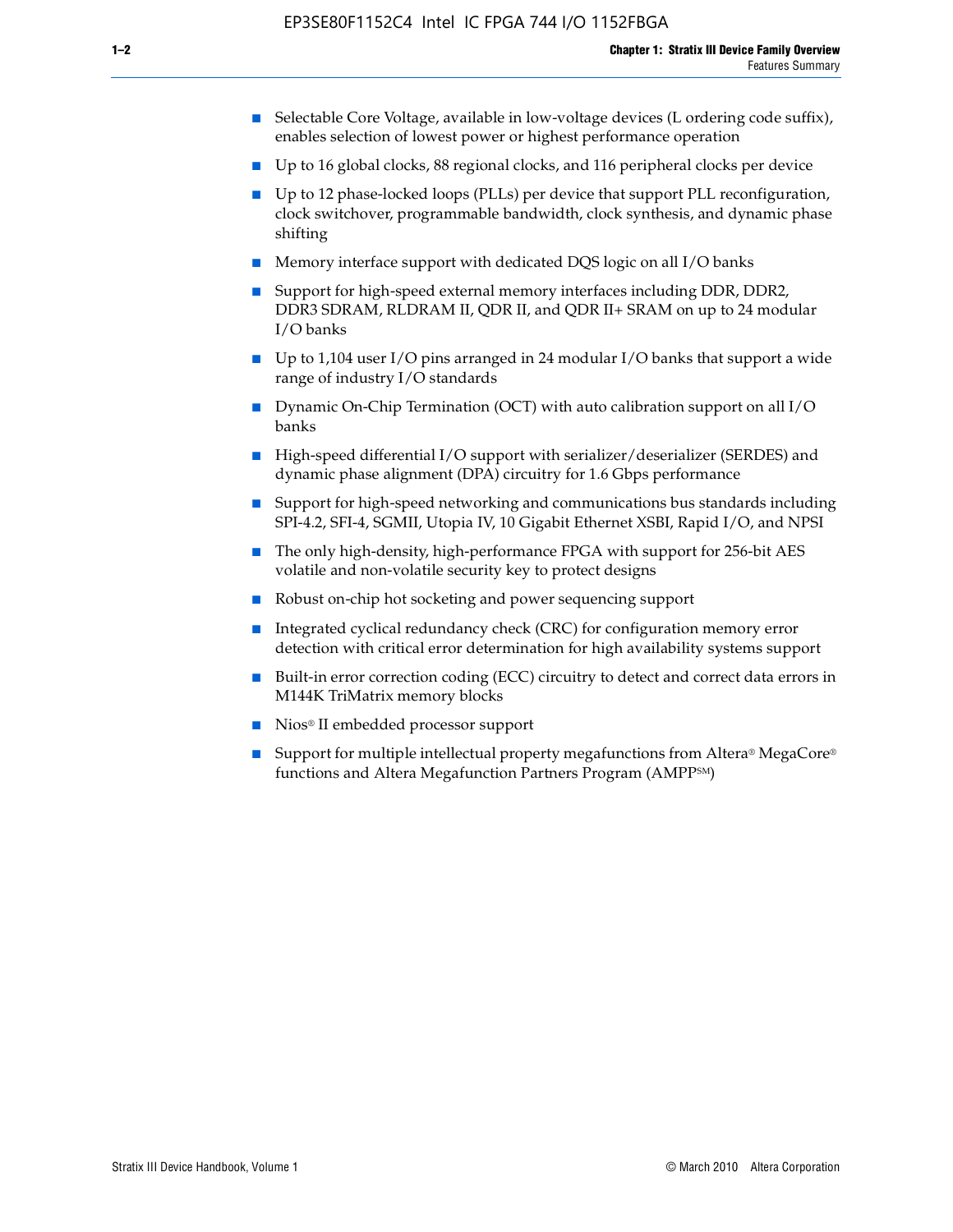#### Table 1–1 lists the Stratix III FPGA family features.

|                                          | Device/<br><b>Feature</b> | <b>ALMs</b> | LEs    | M9K<br><b>Blocks</b> | <b>M144K</b><br><b>Blocks</b> | <b>MLAB</b><br><b>Blocks</b> | <b>Total</b><br><b>Embedded</b><br><b>RAM Kbits</b> | <b>MLAB</b><br><b>RAM</b><br><b>Kbits</b><br>(1) | <b>Total</b><br><b>RAM</b><br>Kbits $(2)$ | $18\times18$ -bit<br><b>Multipliers</b><br>(FIR Mode) | <b>PLLs</b><br>(3) |
|------------------------------------------|---------------------------|-------------|--------|----------------------|-------------------------------|------------------------------|-----------------------------------------------------|--------------------------------------------------|-------------------------------------------|-------------------------------------------------------|--------------------|
|                                          | EP3SL50                   | 19K         | 47.5K  | 108                  | 6                             | 950                          | 1,836                                               | 297                                              | 2,133                                     | 216                                                   | 4                  |
|                                          | EP3SL70                   | 27K         | 67.5K  | 150                  | 6                             | 1,350                        | 2,214                                               | 422                                              | 2,636                                     | 288                                                   | $\overline{4}$     |
| <b>Stratix III</b>                       | EP3SL110                  | 43K         | 107.5K | 275                  | 12                            | 2,150                        | 4,203                                               | 672                                              | 4,875                                     | 288                                                   | 8                  |
| Logic<br>Family                          | EP3SL150                  | 57K         | 142.5K | 355                  | 16                            | 2,850                        | 5,499                                               | 891                                              | 6,390                                     | 384                                                   | 8                  |
|                                          | EP3SL200                  | 80K         | 200K   | 468                  | 36                            | 4,000                        | 9,396                                               | 1,250                                            | 10,646                                    | 576                                                   | 12                 |
|                                          | EP3SL340                  | 135K        | 337.5K | 1,040                | 48                            | 6,750                        | 16,272                                              | 2,109                                            | 18,381                                    | 576                                                   | 12                 |
|                                          | EP3SE50                   | 19K         | 47.5K  | 400                  | 12                            | 950                          | 5,328                                               | 297                                              | 5.625                                     | 384                                                   | 4                  |
| <b>Stratix III</b><br>Enhanced<br>Family | EP3SE80                   | 32K         | 80K    | 495                  | 12                            | 1.600                        | 6,183                                               | 500                                              | 6,683                                     | 672                                                   | 8                  |
|                                          | EP3SE110                  | 43K         | 107.5K | 639                  | 16                            | 2,150                        | 8,055                                               | 672                                              | 8,727                                     | 896                                                   | 8                  |
|                                          | EP3SE260                  | 102K        | 255K   | 864                  | 48                            | 5,100                        | 14,688                                              | 1,594                                            | 16,282                                    | 768                                                   | 12                 |

**Table 1–1.** FPGA Family Features for Stratix III Devices

**Notes to Table 1–1:**

(1) MLAB ROM mode supports twice the number of MLAB RAM Kbits.

(2) For total ROM Kbits, use this equation to calculate: Total ROM Kbits = Total Embedded RAM Kbits +  $[(# of MLAB blocks × 640)/1024]$ 

(3) The availability of the PLLs shown in this column is based on the device with the largest package. Refer to the *[Clock Networks and PLLs in Stratix](http://www.altera.com/literature/hb/stx3/stx3_siii51006.pdf)  [III Devices](http://www.altera.com/literature/hb/stx3/stx3_siii51006.pdf)* chapter in volume 1 of the *Stratix III Device Handbook* for the availability of the PLLs for each device.

> The Stratix III logic family (*L*) offers balanced logic, memory, and multipliers to address a wide range of applications, while the enhanced family (*E*) offers more memory and multipliers per logic and is ideal for wireless, medical imaging, and military applications.

Stratix III devices are available in space-saving FineLine BGA (FBGA) packages (refer to Table 1–2 and Table 1–3).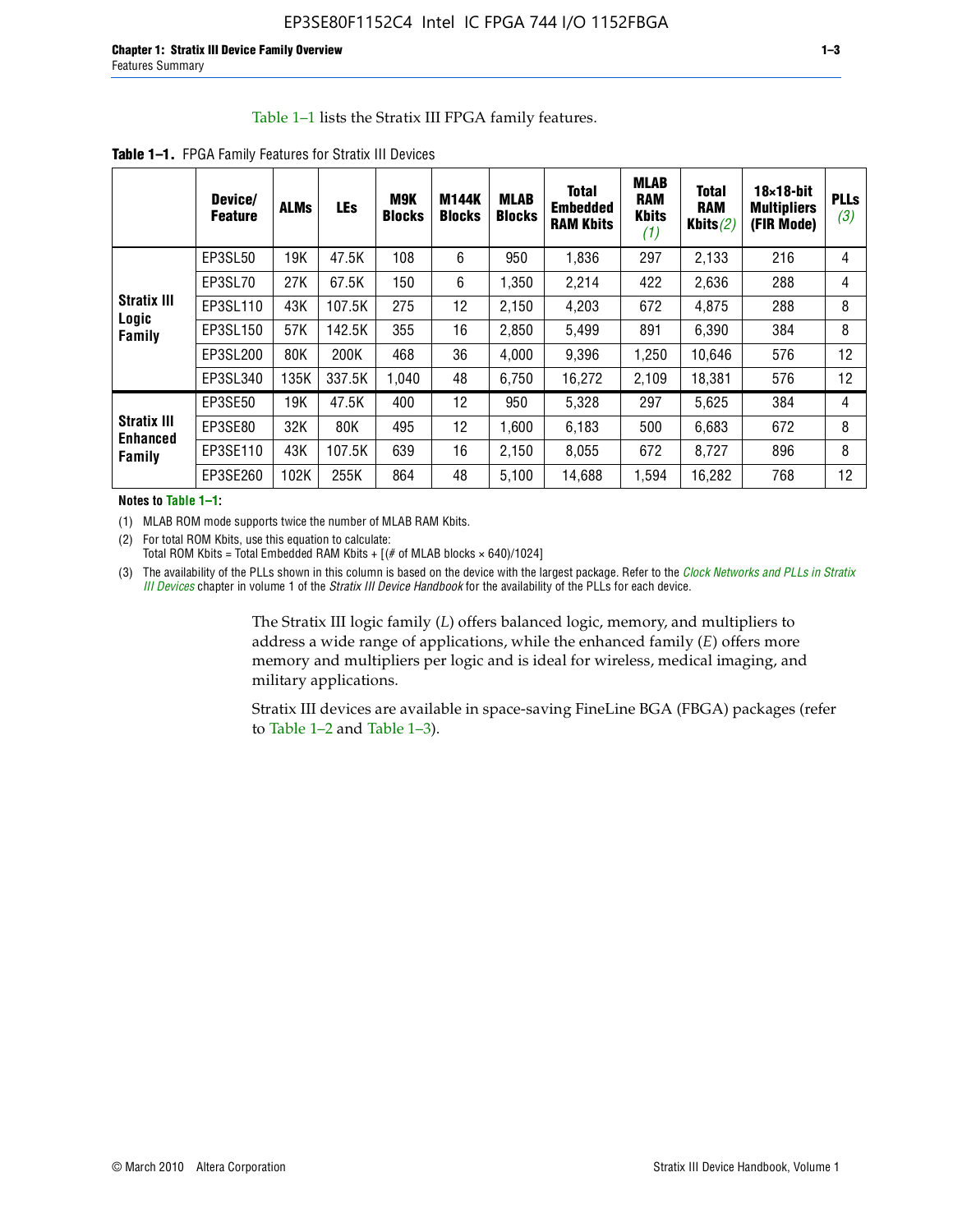Table 1–2 lists the Stratix III FPGA package options and I/O pin counts.

| <b>Device</b> | 484-Pin<br><b>FineLine</b><br>BGA(2) | <b>780-Pin</b><br><b>FineLine</b><br>BGA(2) | 1152-Pin<br><b>FineLine</b><br>BGA(2) | <b>1517-Pin</b><br><b>FineLine BGA</b><br>(3) | <b>1760-Pin</b><br><b>FineLine BGA</b><br>(3) |
|---------------|--------------------------------------|---------------------------------------------|---------------------------------------|-----------------------------------------------|-----------------------------------------------|
| EP3SL50       | 296                                  | 488                                         |                                       |                                               |                                               |
| EP3SL70       | 296                                  | 488                                         |                                       |                                               |                                               |
| EP3SL110      |                                      | 488                                         | 744                                   |                                               |                                               |
| EP3SL150      |                                      | 488                                         | 744                                   |                                               |                                               |
| EP3SL200      |                                      | 488 $(5)$                                   | 744                                   | 976                                           |                                               |
| EP3SL340      |                                      |                                             | 744 $(4)$                             | 976                                           | 1,120                                         |
| EP3SE50       | 296                                  | 488                                         |                                       |                                               |                                               |
| EP3SE80       |                                      | 488                                         | 744                                   |                                               |                                               |
| EP3SE110      |                                      | 488                                         | 744                                   |                                               |                                               |
| EP3SE260      |                                      | 488(5)                                      | 744                                   | 976                                           |                                               |

**Table 1–2.** Package Options and I/O Pin Counts *(Note 1)*

**Notes to Table 1–2:**

(1) The arrows indicate vertical migration.

- (2) All I/O pin counts include eight dedicated clock inputs (CLK1p, CLK1n, CLK3p, CLK3n, CLK8p, CLK8n, CLK10p, and CLK10n) that can be used for data inputs.
- (3) All I/O pin counts include eight dedicated clock inputs (CLK1p, CLK1n, CLK3p, CLK3n, CLK8p, CLK8n, CLK10p, and CLK10n) and eight dedicated corner PLL clock inputs (PLL\_L1\_CLKp, PLL\_L1\_CLKn, PLL\_L4\_CLKp, PLL\_L4\_CLKn, PLL\_R4\_CLKp, PLL\_R4\_CLKn, PLL\_R1\_CLKp, and PLL\_R1\_CLKn) that can be used for data inputs.
- (4) The EP3SL340 FPGA is offered only in the H1152 package, but not offered in the F1152 package.
- (5) The EP3SE260 and EP3SL200 FPGAs are offered only in the H780 package, but not offered in the F780 package.

All Stratix III devices support vertical migration within the same package (for example, you can migrate between the EP3SL50 and EP3SL70 devices in the 780-pin FineLine BGA package). Vertical migration allows you to migrate to devices whose dedicated pins, configuration pins, and power pins are the same for a given package across device densities.

To ensure that a board layout supports migratable densities within one package offering, enable the applicable vertical migration path within the Quartus® II software. On the Assignments menu, point to **Device** and click **Migration Devices**. You can migrate from the *L* family to the *E* family without increasing the number of LEs available. This minimizes the cost of vertical migration.

Table 1–3 lists the Stratix III FineLine BGA (FBGA) package sizes.

**Table 1–3.** FineLine BGA Package Sizes

| <b>Dimension</b>     | <b>484 Pin</b> | <b>780 Pin</b> | <b>1152 Pin</b> | <b>1517 Pin</b> | <b>1760 Pin</b> |
|----------------------|----------------|----------------|-----------------|-----------------|-----------------|
| Pitch (mm)           | 1.00           | 1.00           | 1.00            | 1.00            | 1.00            |
| Area $(mm2)$         | 529            | 841            | 1.225           | 1.600           | 1.849           |
| Length/Width (mm/mm) | 23/23          | 29/29          | 35/35           | 40/40           | 43/43           |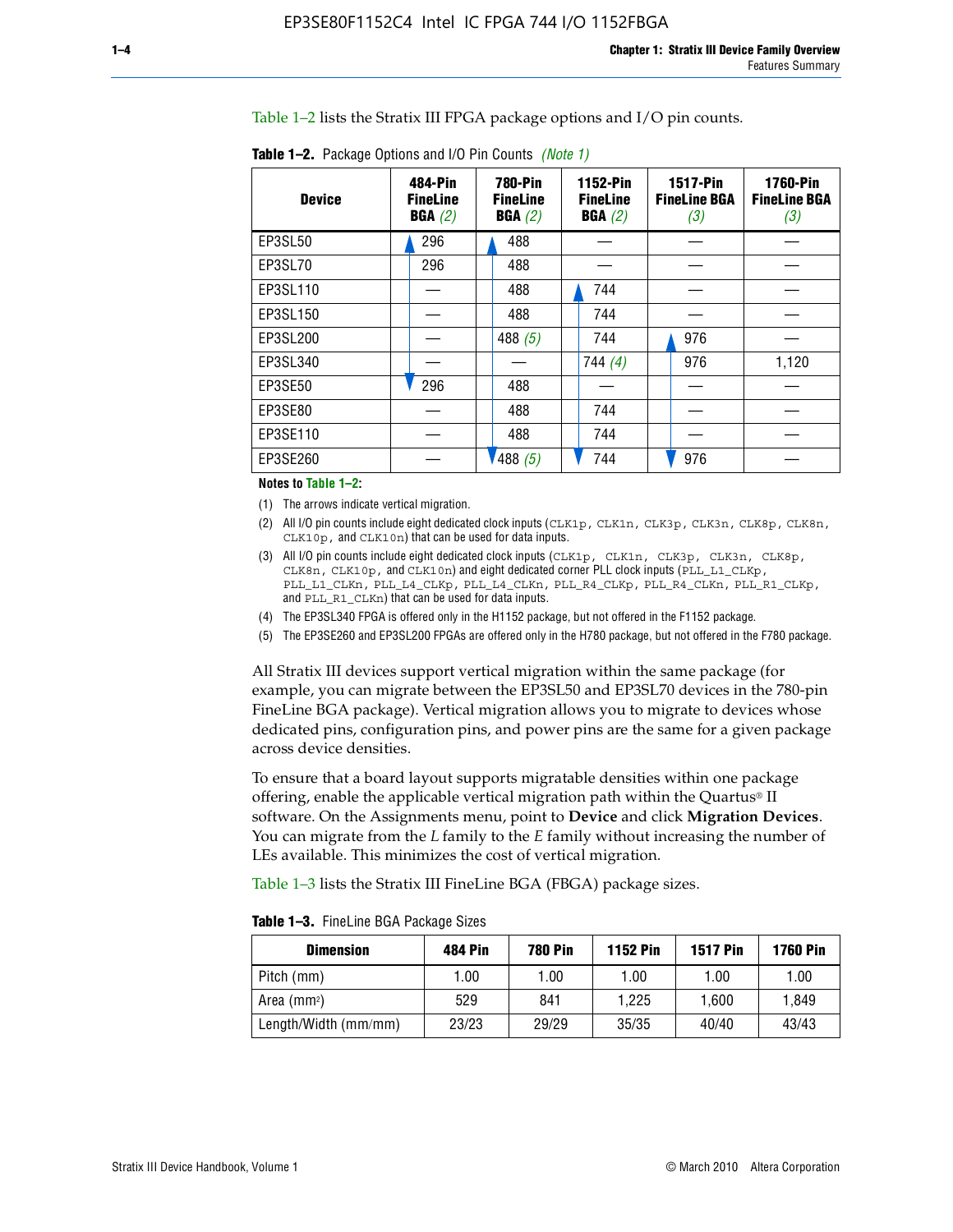Table 1–4 lists the Stratix III Hybrid FineLine BGA (HBGA) package sizes.

**Table 1–4.** Hybrid FineLine BGA Package Sizes

| <b>Dimension</b>     | <b>780 Pin</b> | <b>1152 Pin</b> |
|----------------------|----------------|-----------------|
| Pitch (mm)           | 1.00           | 1.00            |
| Area $(mm^2)$        | 1.089          | 1,600           |
| Length/Width (mm/mm) | 33/33          | 40/40           |

Stratix III devices are available in up to three speed grades: –2, –3, and –4, with –2 being the fastest. Stratix III devices are offered in both commercial and industrial temperature range ratings with leaded and lead-free packages. Selectable Core Voltage is available in specially marked low-voltage devices (*L* ordering code suffix).

Table 1–5 lists the Stratix III device speed grades.

Table 1-5. Speed Grades for Stratix III Devices (Part 1 of 2)

| <b>Device</b> | <b>Temperature</b><br>Grade | 484 - Pin<br><b>FineLine</b><br><b>BGA</b> | <b>780-Pin</b><br><b>FineLine</b><br><b>BGA</b> | <b>780-Pin</b><br><b>Hybrid</b><br><b>FineLine</b><br><b>BGA</b> | 1152-Pin<br><b>FineLine</b><br><b>BGA</b> | 1152-Pin<br><b>Hybrid</b><br><b>FineLine</b><br><b>BGA</b> | <b>1517-Pin</b><br><b>FineLine</b><br><b>BGA</b> | 1760-Pin<br><b>FineLine</b><br><b>BGA</b> |
|---------------|-----------------------------|--------------------------------------------|-------------------------------------------------|------------------------------------------------------------------|-------------------------------------------|------------------------------------------------------------|--------------------------------------------------|-------------------------------------------|
| EP3SL50       | Commercial                  | $-2, -3, -4,$<br>$-4L$                     | $-2, -3, -4,$<br>$-4L$                          |                                                                  |                                           |                                                            |                                                  |                                           |
|               | Industrial                  | $-3, -4, -4L$                              | $-3, -4, -4L$                                   | $\equiv$                                                         | $\equiv$                                  | $\equiv$                                                   | $\equiv$                                         | $\overline{\phantom{0}}$                  |
| EP3SL70       | Commercial                  | $-2, -3, -4,$<br>$-41$                     | $-2, -3, -4,$<br>$-41$                          |                                                                  |                                           |                                                            |                                                  |                                           |
|               | Industrial                  | $-3, -4, -4L$                              | $-3, -4, -4L$                                   | $\qquad \qquad -$                                                | $\overline{\phantom{0}}$                  | $\equiv$                                                   | $\equiv$                                         | $\equiv$                                  |
| EP3SL110      | Commercial                  |                                            | $-2, -3, -4,$<br>$-4L$                          |                                                                  | $-2, -3, -4,$<br>$-4L$                    |                                                            |                                                  |                                           |
|               | Industrial                  | $\equiv$                                   | $-3, -4, -4L$                                   |                                                                  | $-3, -4, -4L$                             | $\frac{1}{2}$                                              | $\equiv$                                         | $\equiv$                                  |
| EP3SL150      | Commercial                  |                                            | $-2, -3, -4,$<br>$-41$                          |                                                                  | $-2, -3, -4,$<br>$-41$                    |                                                            |                                                  |                                           |
|               | Industrial                  | $\overline{\phantom{m}}$                   | $-3, -4, -4L$                                   | $\overline{\phantom{m}}$                                         | $-3, -4, -4L$                             | $\overline{\phantom{m}}$                                   | $\overline{\phantom{0}}$                         | $\overbrace{\phantom{12322111}}$          |
| EP3SL200      | Commercial                  |                                            |                                                 | $-2, -3, -4,$<br>$-4L$                                           | $-2,-3,-4,$<br>$-4L$                      |                                                            | $-2,-3,-4,$<br>$-4L$                             |                                           |
|               | Industrial (1)              | $\equiv$                                   | $\equiv$                                        | $-3, -4, -4L$                                                    | $-3, -4, -4L$                             | $\overline{\phantom{0}}$                                   | $-3, -4, -4L$                                    | $\equiv$                                  |
| EP3SL340      | Commercial                  | $\equiv$                                   | $\qquad \qquad$                                 | $\qquad \qquad$                                                  | $\overline{\phantom{m}}$                  |                                                            | $-2, -3, -4$ $-2, -3, -4$                        | $-2, -3, -4$                              |
|               | Industrial (1)              |                                            | $\equiv$                                        | $\overline{\phantom{0}}$                                         | $\overline{\phantom{0}}$                  |                                                            | $-3, -4, -4$ $-3, -4, -4$                        | $-3, -4, -4L$                             |
| EP3SE50       | Commercial                  | $-2, -3, -4,$<br>$-4L$                     | $-2, -3, -4,$<br>$-4L$                          |                                                                  |                                           |                                                            |                                                  |                                           |
|               | Industrial                  | $-3, -4, -4L$                              | $-3, -4, -4L$                                   | $\equiv$                                                         | $\equiv$                                  | $\overline{\phantom{0}}$                                   | $\equiv$                                         | $\overline{\phantom{0}}$                  |
| EP3SE80       | Commercial                  |                                            | $-2, -3, -4,$<br>$-41$                          |                                                                  | $-2, -3, -4,$<br>$-41$                    |                                                            |                                                  |                                           |
|               | Industrial                  | $\overline{\phantom{m}}$                   | $-3, -4, -4L$                                   |                                                                  | $-3, -4, -4L$                             | $\qquad \qquad$                                            | $\equiv$                                         |                                           |
| EP3SE110      | Commercial                  |                                            | $-2, -3, -4,$<br>$-4L$                          |                                                                  | $-2, -3, -4,$<br>$-4L$                    |                                                            |                                                  |                                           |
|               | Industrial                  |                                            | $-3, -4, -4L$                                   | $\equiv$                                                         | $-3, -4, -4L$                             |                                                            |                                                  |                                           |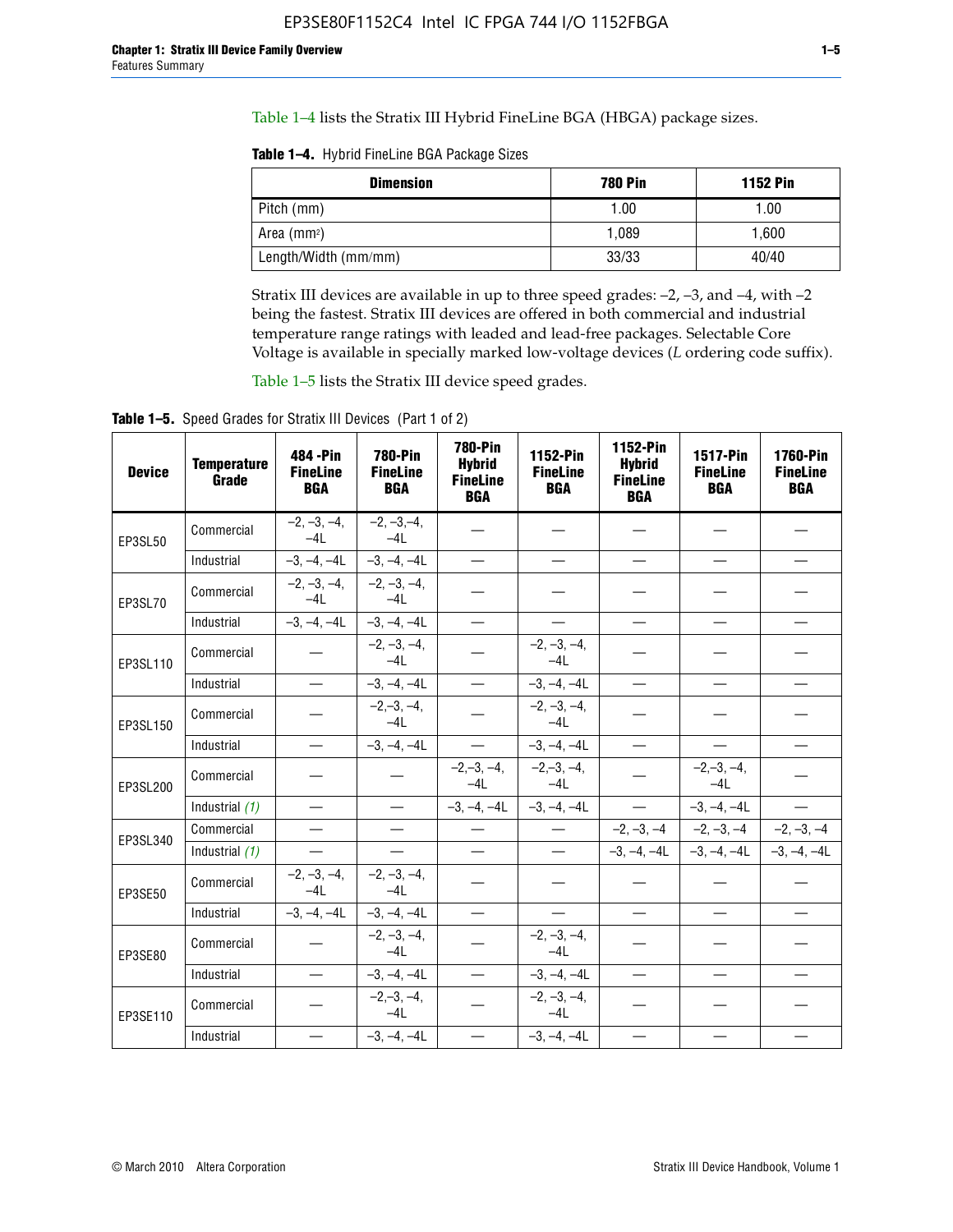| <b>Device</b> | <b>Temperature</b><br>Grade | 484 - Pin<br><b>FineLine</b><br><b>BGA</b> | <b>780-Pin</b><br><b>FineLine</b><br><b>BGA</b> | <b>780-Pin</b><br><b>Hybrid</b><br><b>FineLine</b><br><b>BGA</b> | 1152-Pin<br><b>FineLine</b><br><b>BGA</b> | 1152-Pin<br><b>Hybrid</b><br><b>FineLine</b><br><b>BGA</b> | <b>1517-Pin</b><br><b>FineLine</b><br><b>BGA</b> | <b>1760-Pin</b><br><b>FineLine</b><br>BGA |
|---------------|-----------------------------|--------------------------------------------|-------------------------------------------------|------------------------------------------------------------------|-------------------------------------------|------------------------------------------------------------|--------------------------------------------------|-------------------------------------------|
| EP3SE260      | Commercial                  |                                            |                                                 | $-2, -3, -4,$<br>$-4L$                                           | $-2, -3, -4,$<br>$-4L$                    |                                                            | $-2, -3, -4,$<br>$-4L$                           |                                           |
|               | Industrial $(1)$            |                                            |                                                 | $-3, -4, -4L$                                                    | $-3, -4, -4L$                             |                                                            | $-3, -4, -4L$                                    |                                           |

**Table 1–5.** Speed Grades for Stratix III Devices (Part 2 of 2)

**Note to Table 1–5:**

(1) For EP3SL340, EP3SL200, and EP3SE260 devices, the industrial junction temperature range for –4L is 0–100°C, regardless of supply voltage.

# **Architecture Features**

The following section describes the various features of the Stratix III family FPGAs.

## **Logic Array Blocks and Adaptive Logic Modules**

The Logic Array Block (LAB) is composed of basic building blocks known as Adaptive Logic Modules (ALMs) that can be configured to implement logic, arithmetic, and register functions. Each LAB consists of ten ALMs, carry chains, shared arithmetic chains, LAB control signals, local interconnect, and register chain connection lines. ALMs are part of a unique, innovative logic structure that delivers faster performance, minimizes area, and reduces power consumption. ALMs expand the traditional 4-input look-up table architecture to 7 inputs, increasing performance by reducing LEs, logic levels, and associated routing. In addition, ALMs maximize DSP performance with dedicated functionality to efficiently implement adder trees and other complex arithmetic functions. The Quartus II Compiler places associated logic in an LAB or adjacent LABs, allowing the use of local, shared arithmetic chain, and register chain connections for performance and area efficiency.

The Stratix III LAB has a new derivative called Memory LAB (or MLAB), which adds SRAM memory capability to the LAB. MLAB is a superset of the LAB and includes all LAB features. MLABs support a maximum of 320 bits of simple dual-port Static Random Access Memory (SRAM). Each ALM in an MLAB can be configured as a 16×2 block, resulting in a configuration of 16×20 simple dual port SRAM block. MLAB and LAB blocks always co-exist as pairs in all Stratix III families, allowing up to 50% of the logic (LABs) to be traded for memory (MLABs).



f For more information about LABs and ALMs, refer to the *[Logic Array Blocks and](http://www.altera.com/literature/hb/stx3/stx3_siii51002.pdf)  [Adaptive Logic Modules in Stratix III Devices](http://www.altera.com/literature/hb/stx3/stx3_siii51002.pdf)* chapter.



For more information about MLAB modes, features and design considerations, refer to the *[TriMatrix Embedded Memory Blocks in Stratix III Devices](http://www.altera.com/literature/hb/stx3/stx3_siii51004.pdf)* chapter.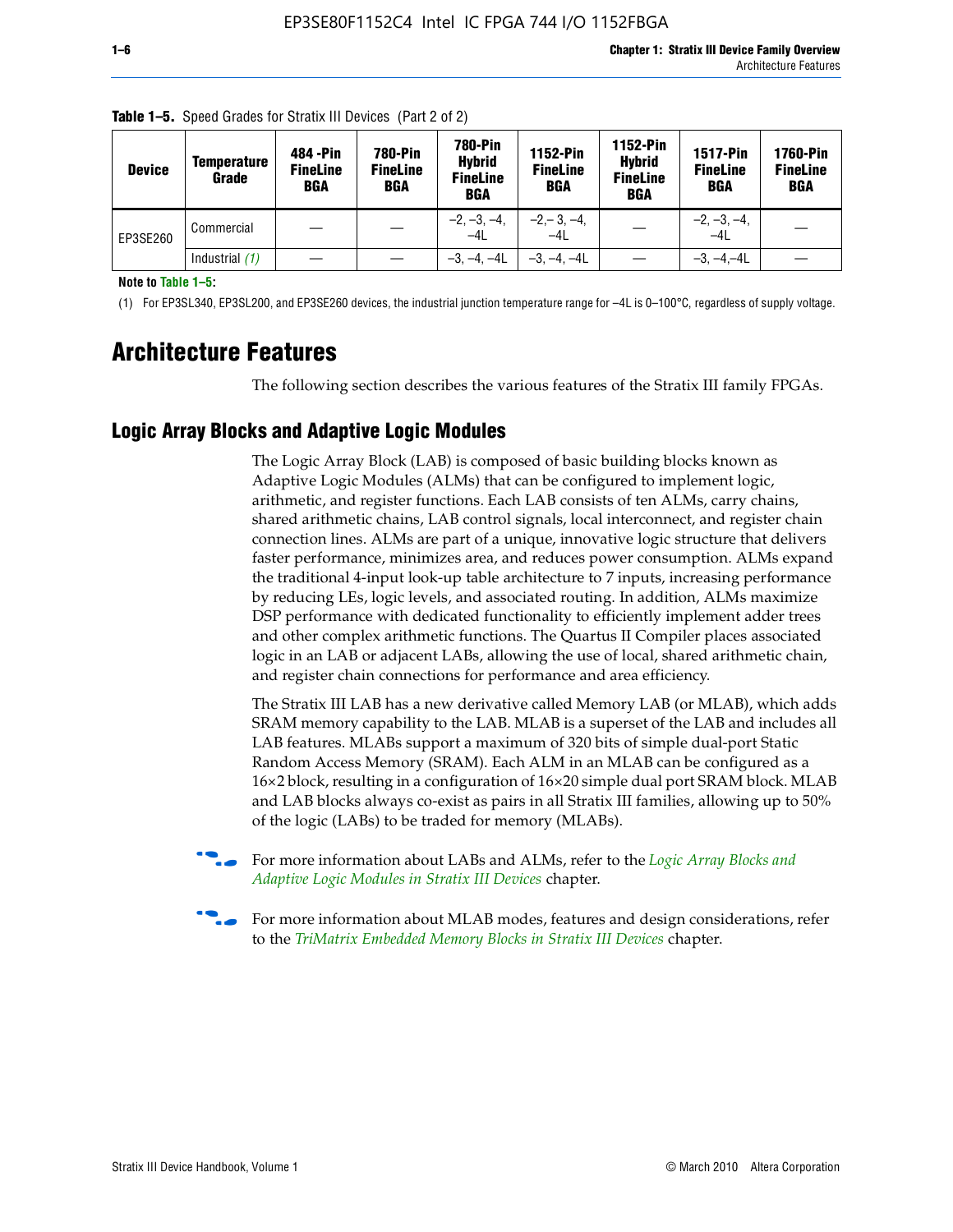#### **MultiTrack Interconnect**

In the Stratix III architecture, connections between ALMs, TriMatrix memory, DSP blocks, and device I/O pins are provided by the MultiTrack interconnect structure with DirectDrive technology. The MultiTrack interconnect consists of continuous, performance-optimized row and column interconnects that span fixed distances. A routing structure with fixed length resources for all devices allows predictable and repeatable performance when migrating through different device densities. The MultiTrack interconnect provides 1-hop connection to 34 adjacent LABs, 2-hop connections to 96 adjacent LABs and 3-hop connections to 160 adjacent LABs.

DirectDrive technology is a deterministic routing technology that ensures identical routing resource usage for any function regardless of placement in the device. The MultiTrack interconnect and DirectDrive technology simplify the integration stage of block-based designing by eliminating the reoptimization cycles that typically follow design changes and additions. The Quartus II Compiler also automatically places critical design paths on faster interconnects to improve design performance.

#### f For more information, refer to the *[MultiTrack Interconnect in Stratix III Devices](http://www.altera.com/literature/hb/stx3/stx3_siii51003.pdf)* chapter.

#### **TriMatrix Embedded Memory Blocks**

TriMatrix embedded memory blocks provide three different sizes of embedded SRAM to efficiently address the needs of Stratix III FPGA designs. TriMatrix memory includes the following blocks:

- 320-bit MLAB blocks optimized to implement filter delay lines, small FIFO buffers, and shift registers
- 9-Kbit M9K blocks that can be used for general purpose memory applications
- 144-Kbit M144K blocks that are ideal for processor code storage, packet and video frame buffering

Each embedded memory block can be independently configured to be a single- or dual-port RAM, ROM, or shift register via the Quartus II MegaWizard™ Plug-In Manager. Multiple blocks of the same type can also be stitched together to produce larger memories with minimal timing penalty. TriMatrix memory provides up to 16,272 Kbits of embedded SRAM at up to 600 MHz operation.

For more information about TriMatrix memory blocks, modes, features, and design considerations, refer to the *[TriMatrix Embedded Memory Blocks in Stratix III Devices](http://www.altera.com/literature/hb/stx3/stx3_siii51004.pdf)* chapter.

#### **DSP Blocks**

Stratix III devices have dedicated high-performance digital signal processing (DSP) blocks optimized for DSP applications requiring high data throughput. Stratix III devices provide you with the ability to implement various high-performance DSP functions easily. Complex systems such as WiMAX, 3GPP WCDMA, CDMA2000, voice over Internet Protocol (VoIP), H.264 video compression, and high-definition television (HDTV) require high-performance DSP blocks to process data. These system designs typically use DSP blocks to implement finite impulse response (FIR) filters, complex FIR filters, infinite impulse response (IIR) filters, fast Fourier transform (FFT) functions, and discrete cosine transform (DCT) functions.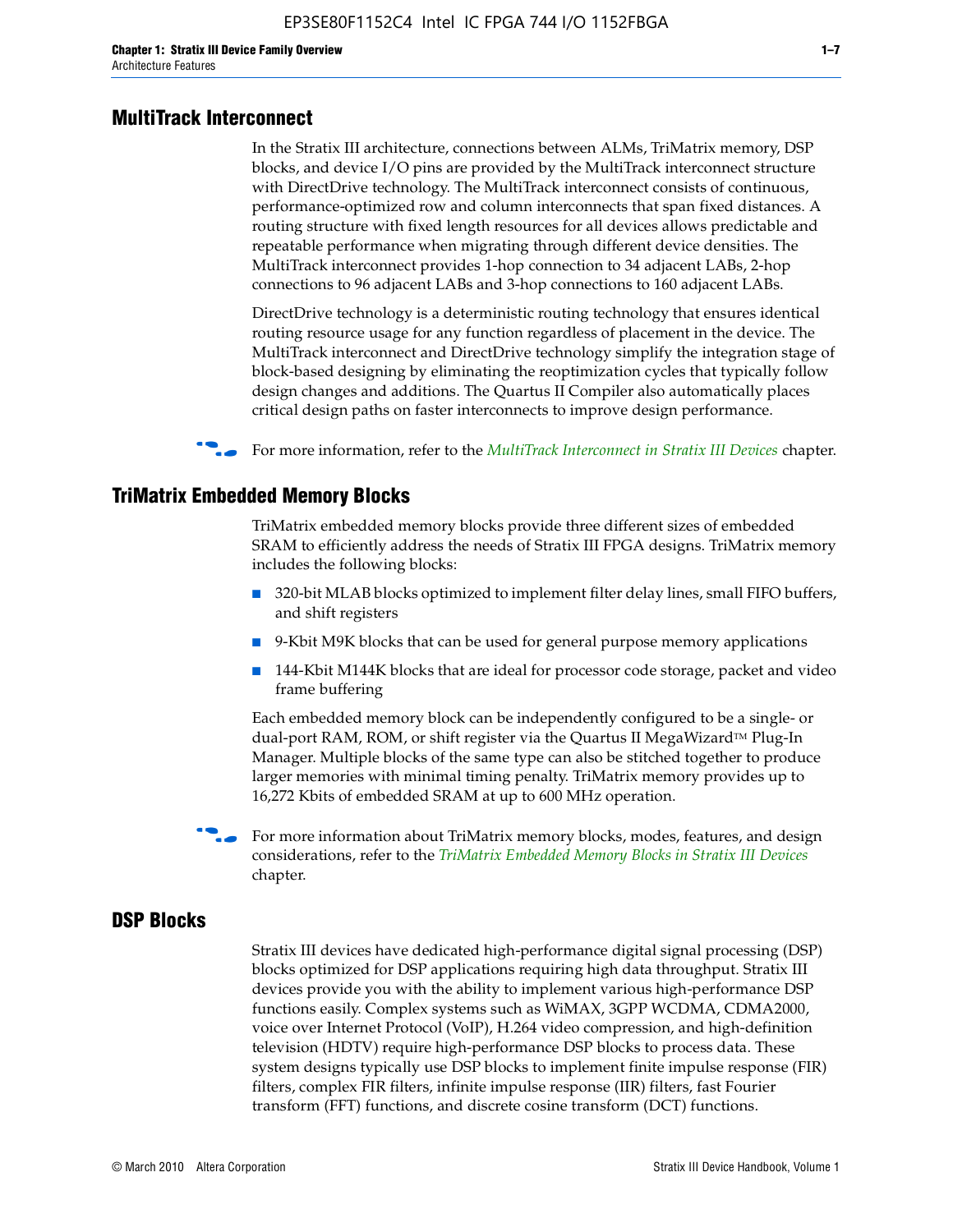Stratix III devices have up to 112 DSP blocks. The architectural highlights of the Stratix III DSP block are the following:

- High-performance, power optimized, fully pipelined multiplication operations
- Native support for 9-bit, 12-bit, 18-bit, and 36-bit word lengths
- Native support for 18-bit complex multiplications
- Efficient support for floating point arithmetic formats (24-bit for Single Precision and 53-bit for Double Precision)
- Signed and unsigned input support
- Built-in addition, subtraction, and accumulation units to efficiently combine multiplication results
- Cascading 18-bit input bus to form tap-delay lines
- Cascading 44-bit output bus to propagate output results from one block to the next block
- Rich and flexible arithmetic rounding and saturation units
- Efficient barrel shifter support
- Loopback capability to support adaptive filtering

DSP block multipliers can optionally feed an adder/subtractor or accumulator in the block depending on user configuration. This option saves ALM routing resources and increases performance, because all connections and blocks are inside the DSP block. Additionally, the DSP Block input registers can efficiently implement shift registers for FIR filter applications, and the Stratix III DSP blocks support rounding and saturation. The Quartus II software includes megafunctions that control the mode of operation of the DSP blocks based on user parameter settings.

f For more information, refer to the *[DSP Blocks in Stratix III Devices](http://www.altera.com/literature/hb/stx3/stx3_siii51005.pdf)* chapter.

#### **Clock Networks and PLLs**

Stratix III devices provide dedicated Global Clock Networks (GCLKs), Regional Clock Networks (RCLKs), and Periphery Clock Networks (PCLKs). These clocks are organized into a hierarchical clock structure that provides up to 104 unique clock domains (16 GCLK + 88 RCLK) within the Stratix III device and allows for up to 38 (16 GCLK + 22 RCLK) unique GCLK/RCLK clock sources per device quadrant.

Stratix III devices deliver abundant PLL resources with up to 12 PLLs per device and up to 10 outputs per PLL. Every output can be independently programmed, creating a unique, customizable clock frequency. Inherent jitter filtration and fine granularity control over multiply, divide ratios, and dynamic phase-shift reconfiguration provide the high-performance precision required in today's high-speed applications. Stratix III PLLs are feature rich, supporting advanced capabilities such as clock switchover, reconfigurable phase shift, PLL reconfiguration, and reconfigurable bandwidth. PLLs can be used for general-purpose clock management supporting multiplication, phase shifting, and programmable duty cycle. Stratix III PLLs also support external feedback mode, spread-spectrum input clock tracking, and post-scale counter cascading.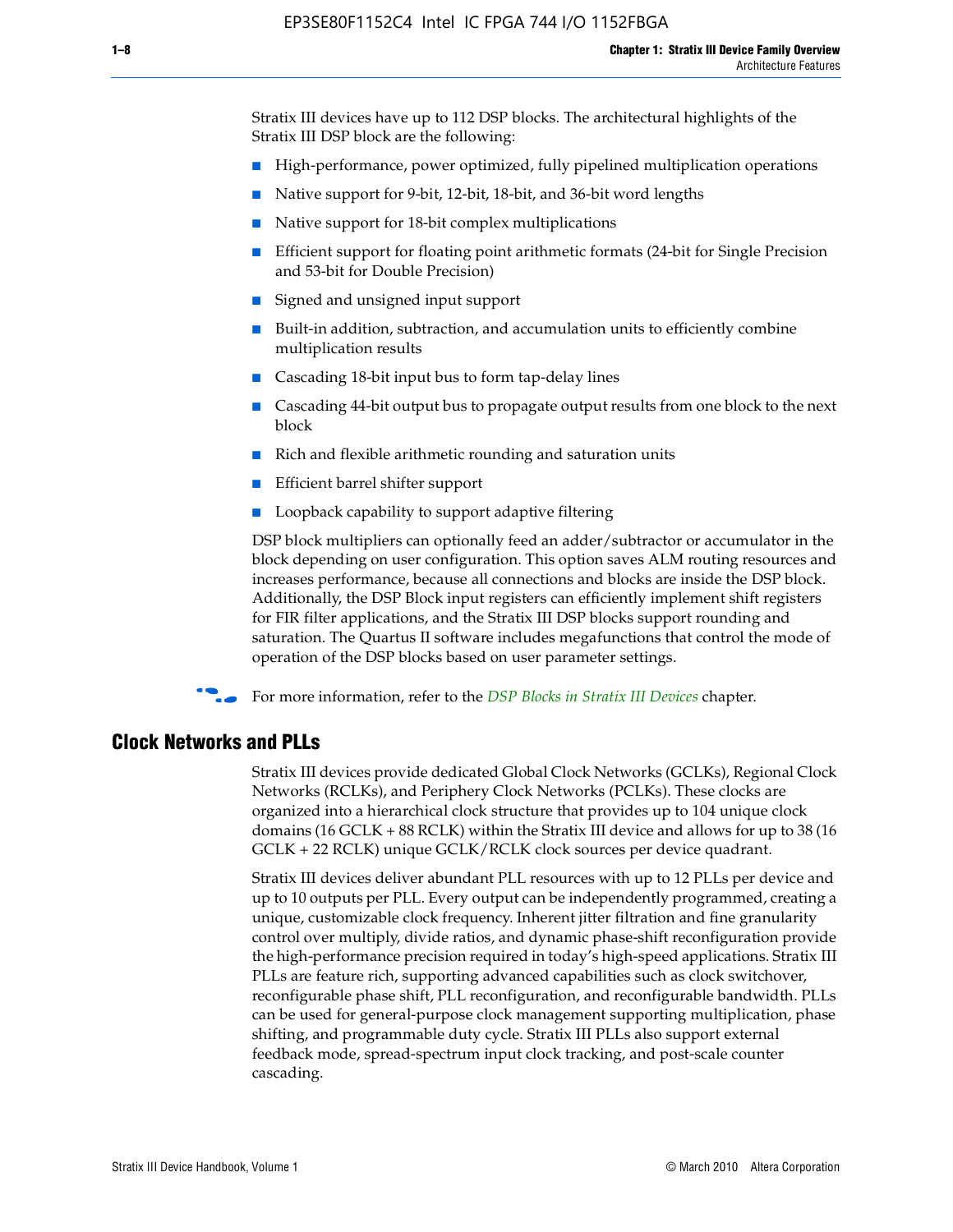f For more information, refer to the *[Clock Networks and PLLs in Stratix III Devices](http://www.altera.com/literature/hb/stx3/stx3_siii51006.pdf)* chapter.

### **I/O Banks and I/O Structure**

Stratix III devices contain up to 24 modular I/O banks, each of which contains 24, 32, 36, 40, or 48 I/Os. This modular bank structure improves pin efficiency and eases device migration. The I/O banks contain circuitry to support external memory interfaces at speeds up to 533 MHz and high-speed differential I/O interfaces meeting up to 1.6 Gbps performance. It also supports high-speed differential inputs and outputs running at speeds up to 800 MHz.

Stratix III devices support a wide range of industry I/O standards, including single-ended, voltage referenced single-ended, and differential I/O standards. The Stratix III I/O supports programmable bus hold, programmable pull-up resistor, programmable slew rate, programmable drive strength, programmable output delay control, and open-drain output. Stratix III devices also support on-chip series  $(R<sub>s</sub>)$  and on-chip parallel  $(R_T)$  termination with auto calibration for single-ended I/O standards and on-chip differential termination  $(R_D)$  for LVDS I/O standards on Left/Right I/O banks. Dynamic OCT is also supported on bi-directional I/O pins in all I/O banks.

**For more information, refer to the** *[Stratix III Device I/O Features](http://www.altera.com/literature/hb/stx3/stx3_siii51007.pdf)* **chapter.** 

### **External Memory Interfaces**

The Stratix III I/O structure has been completely redesigned to provide flexibility and enable high-performance support for existing and emerging external memory standards such as DDR, DDR2, DDR3, QDR II, QDR II+, and RLDRAM II at frequencies of up to 533 MHz.

Packed with features such as dynamic on-chip termination, trace mismatch compensation, read/write leveling, half-rate registers, and 4-to 36-bit programmable DQ group widths, Stratix III I/Os supply the built-in functionality required for rapid and robust implementation of external memory interfaces. Double data-rate support is found on all sides of the Stratix III device. Stratix III devices provide an efficient architecture to quickly and easily fit wide external memory interfaces exactly where you want them.

A self-calibrating soft IP core (ALTMEMPHY), optimized to take advantage of the Stratix III device I/O, along with the Quartus II timing analysis tool (TimeQuest), provide the total solution for the highest reliable frequency of operation across process voltage and temperature.

f For more information about external memory interfaces, refer to the *[External Memory](http://www.altera.com/literature/hb/stx3/stx3_siii51008.pdf)  [Interfaces in Stratix III Devices](http://www.altera.com/literature/hb/stx3/stx3_siii51008.pdf)* chapter.

#### **High-Speed Differential I/O Interfaces with DPA**

Stratix III devices contain dedicated circuitry for supporting differential standards at speeds up to 1.6 Gbps. The high-speed differential I/O circuitry supports the following high-speed I/O interconnect standards and applications: Utopia IV, SPI-4.2, SFI-4, 10 Gigabit Ethernet XSBI, Rapid I/O, and NPSI. Stratix III devices support 2×, 4×, 6×, 7×, 8×, and 10× SERDES modes for high-speed differential I/O interfaces and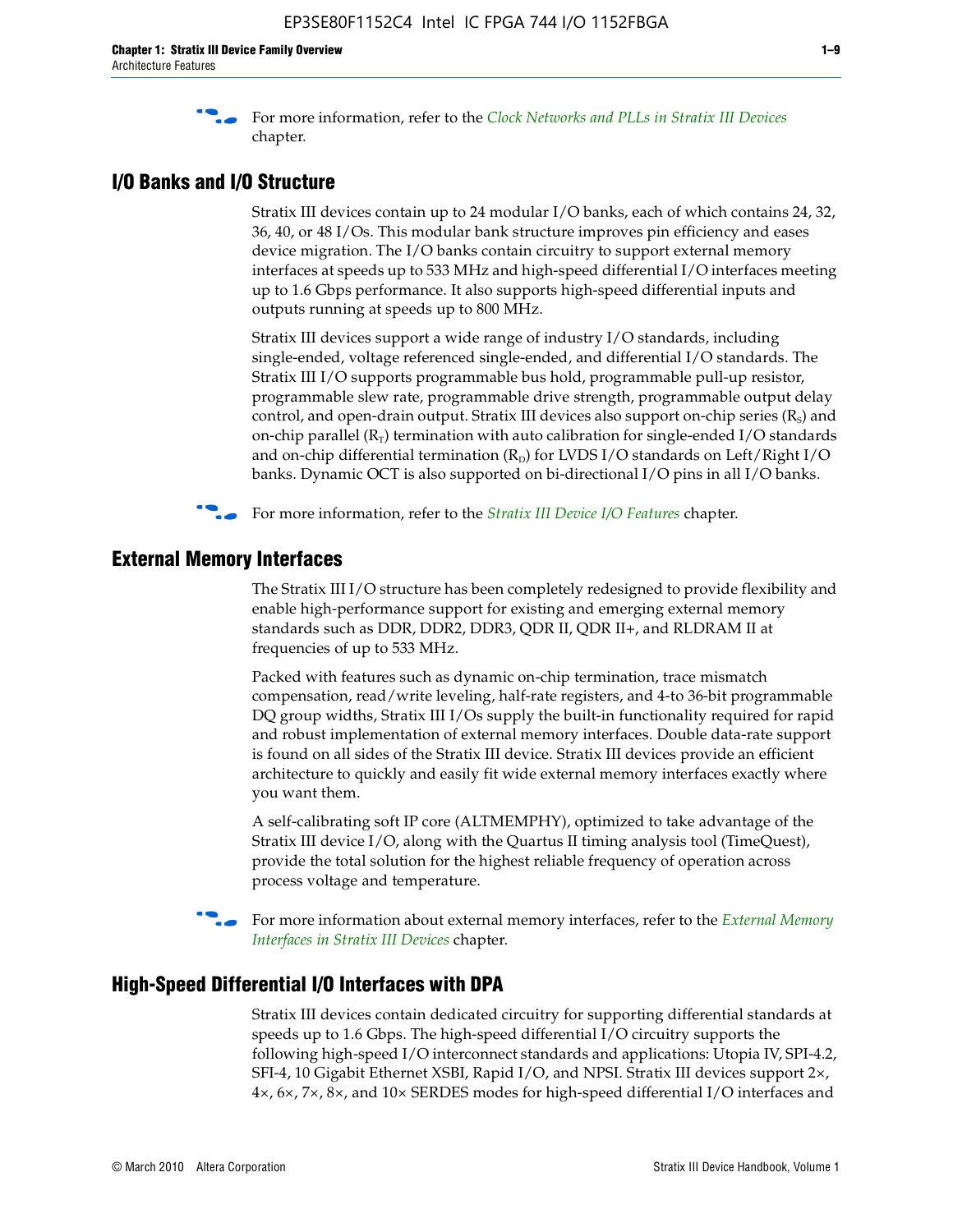4×, 6×, 7×, 8×, and 10× SERDES modes when using the dedicated DPA circuitry. DPA minimizes bit errors, simplifies PCB layout and timing management for high-speed data transfer, and eliminates channel-to-channel and channel-to-clock skew in high-speed data transmission systems. Soft CDR can also be implemented, enabling low-cost 1.6-Gbps clock embedded serial links.

Stratix III devices have the following dedicated circuitry for high-speed differential I/O support:

- Differential I/O buffer
- Transmitter serializer
- Receiver deserializer
- Data realignment
- Dynamic phase aligner (DPA)
- Soft CDR functionality
- Synchronizer (FIFO buffer)
- PLLs

**for more information, refer to the** *High Speed Differential I/O Interfaces with DPA in [Stratix III Devices](http://www.altera.com/literature/hb/stx3/stx3_siii51009.pdf)* chapter.

#### **Hot Socketing and Power-On Reset**

Stratix III devices are hot-socketing compliant. Hot socketing is also known as hot plug-in or hot swap, and power sequencing support without the use of any external devices. Robust on-chip hot-socketing and power-sequencing support ensures proper device operation independent of the power-up sequence. You can insert or remove a Stratix III board in a system during system operation without causing undesirable effects to the running system bus or the board that was inserted into the system.

The hot-socketing feature makes it easier to use Stratix III devices on PCBs that also contain a mixture of 3.3-V, 3.0-V, 2.5-V, 1.8-V, 1.5-V, and 1.2-V devices. With the Stratix III hot socketing feature, you do not need to ensure a specific power-up sequence for each device on the board.

f For more information, refer to the *[Hot Socketing and Power-On Reset in Stratix III](http://www.altera.com/literature/hb/stx3/stx3_siii51010.pdf)  [Device](http://www.altera.com/literature/hb/stx3/stx3_siii51010.pdf)s* chapter.

#### **Configuration**

Stratix III devices are configured using one of the following four configuration schemes:

- Fast passive parallel (FPP)
- Fast active serial (AS)
- Passive serial (PS)
- Joint Test Action Group (JTAG)

All configuration schemes use either an external controller (for example, a  $MAX<sup>®</sup>$  II device or microprocessor), a configuration device, or a download cable.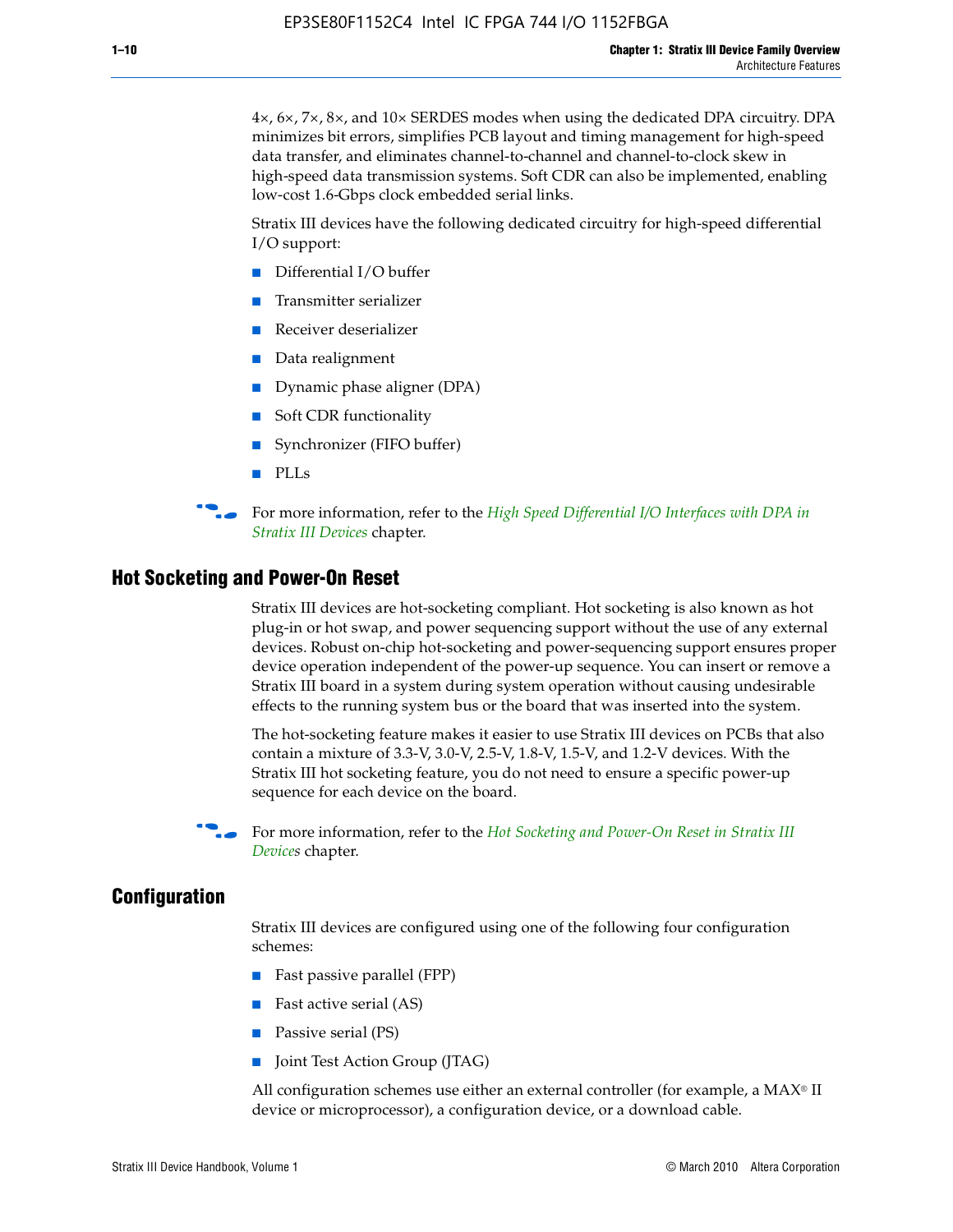Stratix III devices support configuration data decompression, which saves configuration memory space and time. This feature allows you to store compressed configuration data in configuration devices or other memory and transmit this compressed bitstream to Stratix III devices. During configuration, the Stratix III device decompresses the bitstream in real time and programs its SRAM cells.

Stratix III devices support decompression in the FPP when using a MAX II device/microprocessor plus flash, fast AS, and PS configuration schemes. The Stratix III decompression feature is not available in the FPP when using the enhanced configuration device and JTAG configuration schemes.

For more information, refer to the *[Configuring Stratix III Devices](http://www.altera.com/literature/hb/stx3/stx3_siii51011.pdf)* chapter.

### **Remote System Upgrades**

Stratix III devices feature remote system upgrade capability, allowing error-free deployment of system upgrades from a remote location securely and reliably. Soft logic (either the Nios embedded processor or user logic) implemented in a Stratix III device can download a new configuration image from a remote location, store it in configuration memory, and direct the dedicated remote system upgrade circuitry to initiate a reconfiguration cycle. The dedicated circuitry performs error detection during and after the configuration process, and can recover from an error condition by reverting back to a safe configuration image, and provides error status information. This dedicated remote system upgrade circuitry is unique to Stratix series FPGAs and helps to avoid system downtime.



**For more information, refer to the** *[Remote System Upgrades with Stratix III Devices](http://www.altera.com/literature/hb/stx3/stx3_siii51012.pdf)* chapter.

#### **IEEE 1149.1 (JTAG) Boundary-Scan Testing**

Stratix III devices support the JTAG IEEE Std. 1149.1 specification. The Boundary-Scan Test (BST) architecture offers the capability to test pin connections without using physical test probes and capture functional data while a device is operating normally. Boundary-scan cells in the Stratix III device can force signals onto pins or capture data from pin or logic array signals. Forced test data is serially shifted into the boundary-scan cells. Captured data is serially shifted out and externally compared to expected results. In addition to BST, you can use the IEEE Std. 1149.1 controller for Stratix III device in-circuit reconfiguration (ICR).

For more information, refer to the *IEEE 1149.1 (JTAG) Boundary Scan Testing in [Stratix III Devices](http://www.altera.com/literature/hb/stx3/stx3_siii51013.pdf)* chapter.

### **Design Security**

Stratix III devices are high-density, high-performance FPGAs with support for 256-bit volatile and non-volatile security keys to protect designs against copying, reverse engineering, and tampering. Stratix III devices have the ability to decrypt a configuration bitstream using the Advanced Encryption Standard (AES) algorithm, an industry standard encryption algorithm that is FIPS-197 certified and requires a 256-bit security key.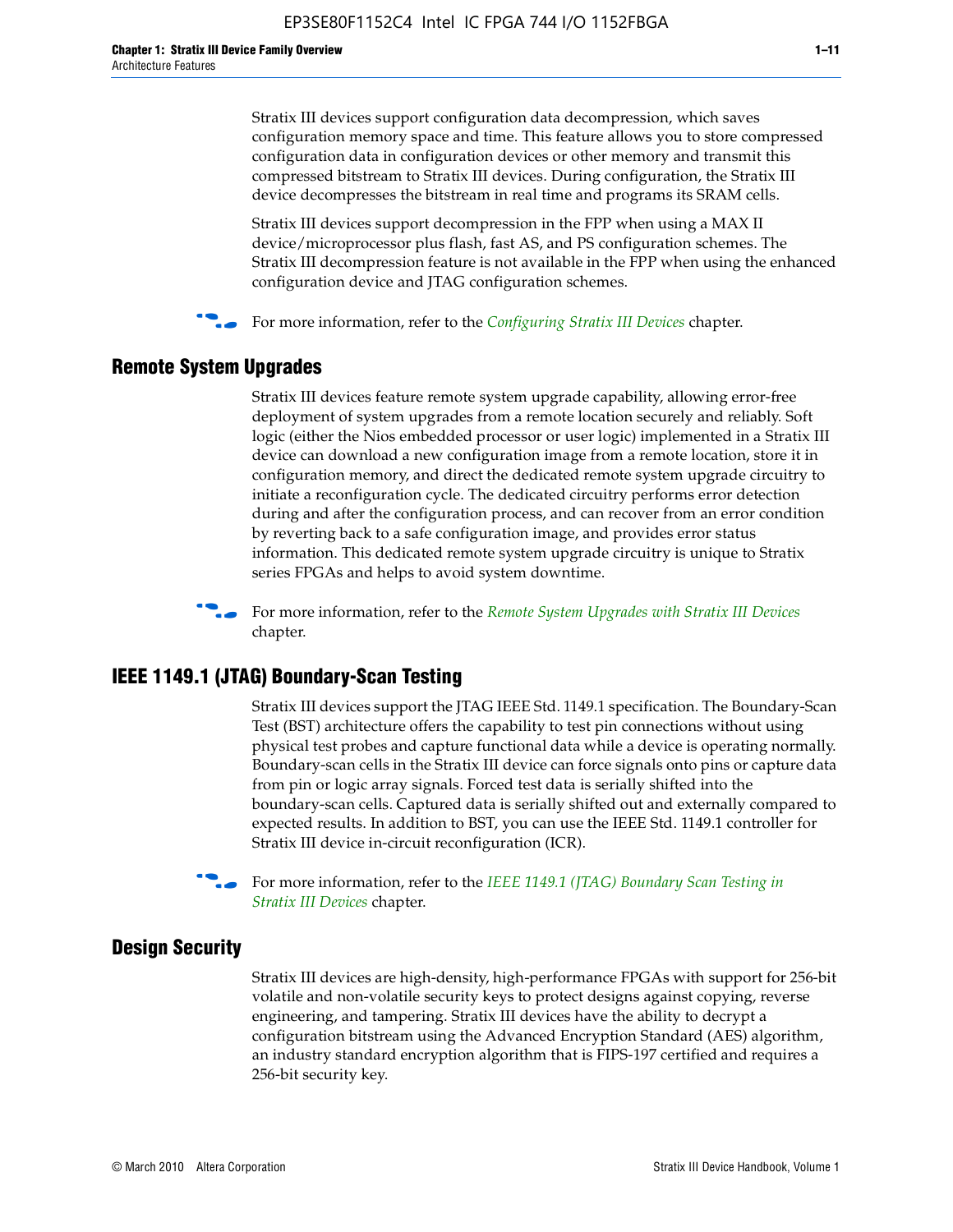The design security feature is available when configuring Stratix III FPGAs using the fast passive parallel (FPP) configuration mode with an external host (such as a MAX II device or microprocessor), or when using fast active serial (AS) or passive serial (PS) configuration schemes.

f For more information about the design security feature, refer to the *[Design Security in](http://www.altera.com/literature/hb/stx3/stx3_siii51014.pdf)  [Stratix III Devices](http://www.altera.com/literature/hb/stx3/stx3_siii51014.pdf)* chapter.

#### **SEU Mitigation**

Stratix III devices have built-in error detection circuitry to detect data corruption due to soft errors in the configuration random-access memory (CRAM) cells. This feature allows all CRAM contents to be read and verified continuously during user mode operation to match a configuration-computed CRC value. The enhanced CRC circuit and frame-based configuration architecture allows detection and location of multiple, single, and adjacent bit errors which, in conjunction with a soft circuit supplied as a reference design, allows don't-care soft errors in the CRAM to be ignored during device operation. This provides a steep decrease in the effective soft error rate, increasing system reliability.

On-chip memory block SEU mitigation is also offered using the ninth bit and a configurable megafunction in the Quartus II software for MLAB and M9K blocks while the M144K memory blocks have built-in error correction code (ECC) circuitry.

For more information about the dedicated error detection circuitry, refer to the *SEU [Mitigation in Stratix III Devices](http://www.altera.com/literature/hb/stx3/stx3_siii51015.pdf)* chapter.

#### **Programmable Power**

Stratix III delivers Programmable Power, the only FPGA with user programmable power options balancing today's power and performance requirements. Stratix III devices utilize the most advanced power-saving techniques, including a variety of process, circuit, and architecture optimizations and innovations. In addition, user controllable power reduction techniques provide an optimal balance of performance and power reduction specific for each design configured into the Stratix III FPGA. The Quartus II software (starting from version 6.1) automatically optimizes designs to meet the performance goals while simultaneously leveraging the programmable power-saving options available in the Stratix III FPGA without the need for any changes to the design flow.

For more information about Programmable Power in Stratix III devices, refer to the following documents:

- *[Programmable Power and Temperature Sensing Diode in Stratix III Devices](http://www.altera.com/literature/hb/stx3/stx3_siii51016.pdf)* chapter
- *[AN 437: Power Optimization in Stratix III FPGAs](http://www.altera.com/literature/an/AN437.pdf)*
- *[Stratix III Programmable Power White Paper](http://www.altera.com/literature/wp/wp-01006.pdf)*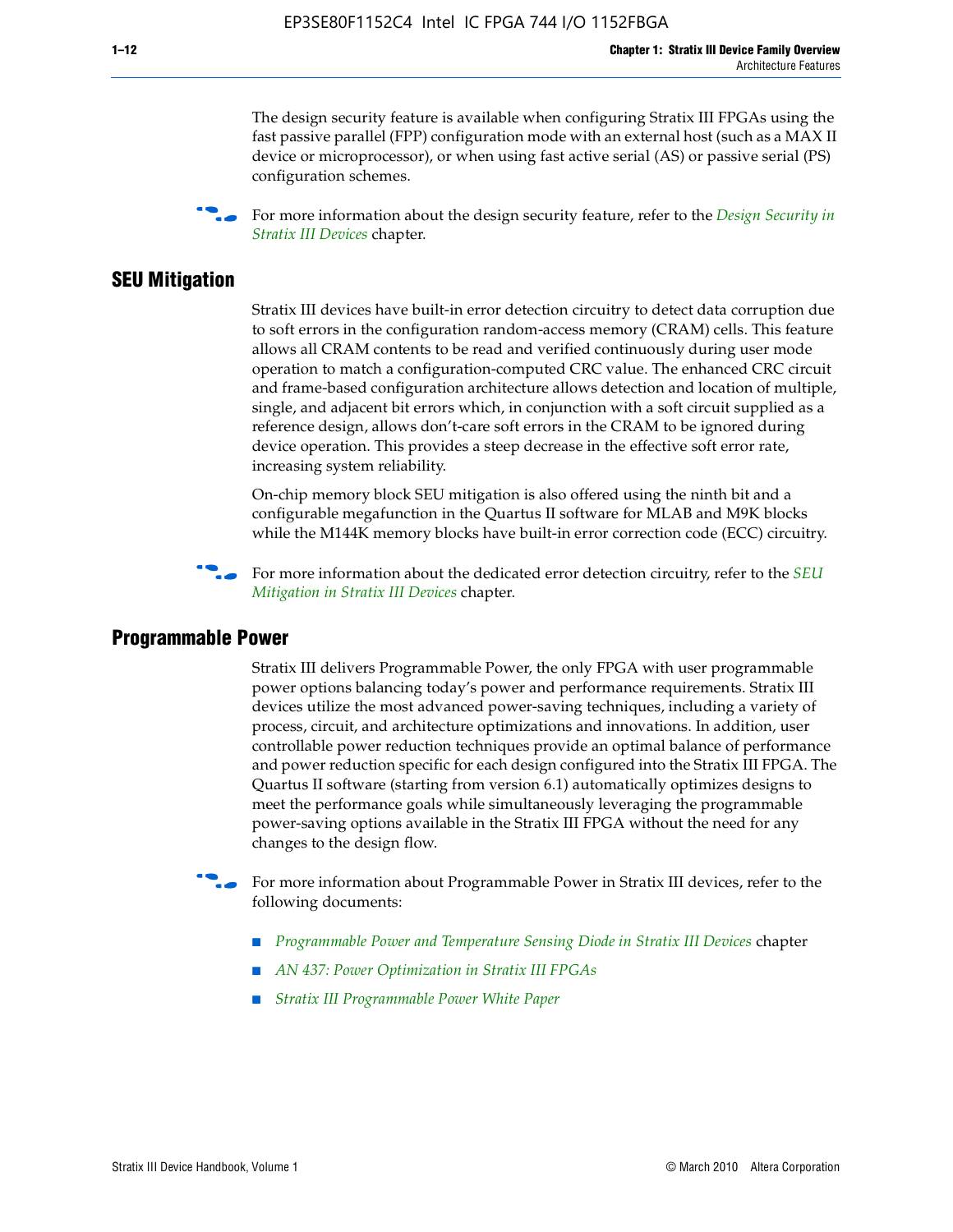# **Signal Integrity**

Stratix III devices simplify the challenge of signal integrity through a number of chip, package, and board level enhancements to enable efficient high-speed data transfer into and out of the device. These enhancements include:

- 8:1:1 user I/O/Gnd/V<sub>cc</sub> ratio to reduce the loop inductance in the package
- Dedicated power supply for each I/O bank, limit of I/Os is 24 to 48 I/Os per bank, to help limit simultaneous switching noise
- Programmable slew-rate support with up to four settings to match desired I/O standard, control noise, and overshoot
- Programmable output-current drive strength support with up to six settings to match desired I/O standard performance
- Programmable output-delay support to control rise/fall times and adjust duty cycle, compensate for skew, and reduce simultaneous switching outputs (SSO) noise
- Dynamic OCT with auto calibration support for series and parallel OCT and differential OCT support for LVDS I/O standard on the left/right banks
- For mor[e](http://www.altera.com/literature/hb/qts/quartusii_handbook.pdf) information about SI support in the Quartus II software, refer to the *[Quartus II Handbook](http://www.altera.com/literature/hb/qts/quartusii_handbook.pdf)*.

For more information about how to use the various configuration, PLL, external memory interfaces, I/O, high-speed differential I/O, power, and JTAG pins, refer to the *[Stratix III Device Family Pin Connection Guidelines](http://www.altera.com/literature/dp/stx3/PCG-01004.pdf)*.

# **Reference and Ordering Information**

The following section describes Stratix III device software support and ordering information.

### **Software Support**

Stratix III devices are supported by the Altera Quartus II design software, version 6.1 and later, which provides a comprehensive environment for system-on-a-programmable-chip (SOPC) design. The Quartus II software includes HDL and schematic design entry, compilation and logic synthesis, full simulation and advanced timing analysis, SignalTap® II logic analyzer, and device configuration.

**for more information about the [Quartus II](http://www.altera.com/literature/hb/qts/quartusii_handbook.pdf) software features, refer to the** *Quartus II* **<b>For all 2** *[Handbook](http://www.altera.com/literature/hb/qts/quartusii_handbook.pdf)*.

The Quartus II software supports a variety of operating systems. The specific operating system for the Quartus II software can be obtained from the Quartus II **Readme.txt** file or the *[Operating System Support](http://www.altera.com/support/software/os_support/oss-index.html)* section of the Altera website. It also supports seamless integration with industry-leading EDA tools through the NativeLink® interface.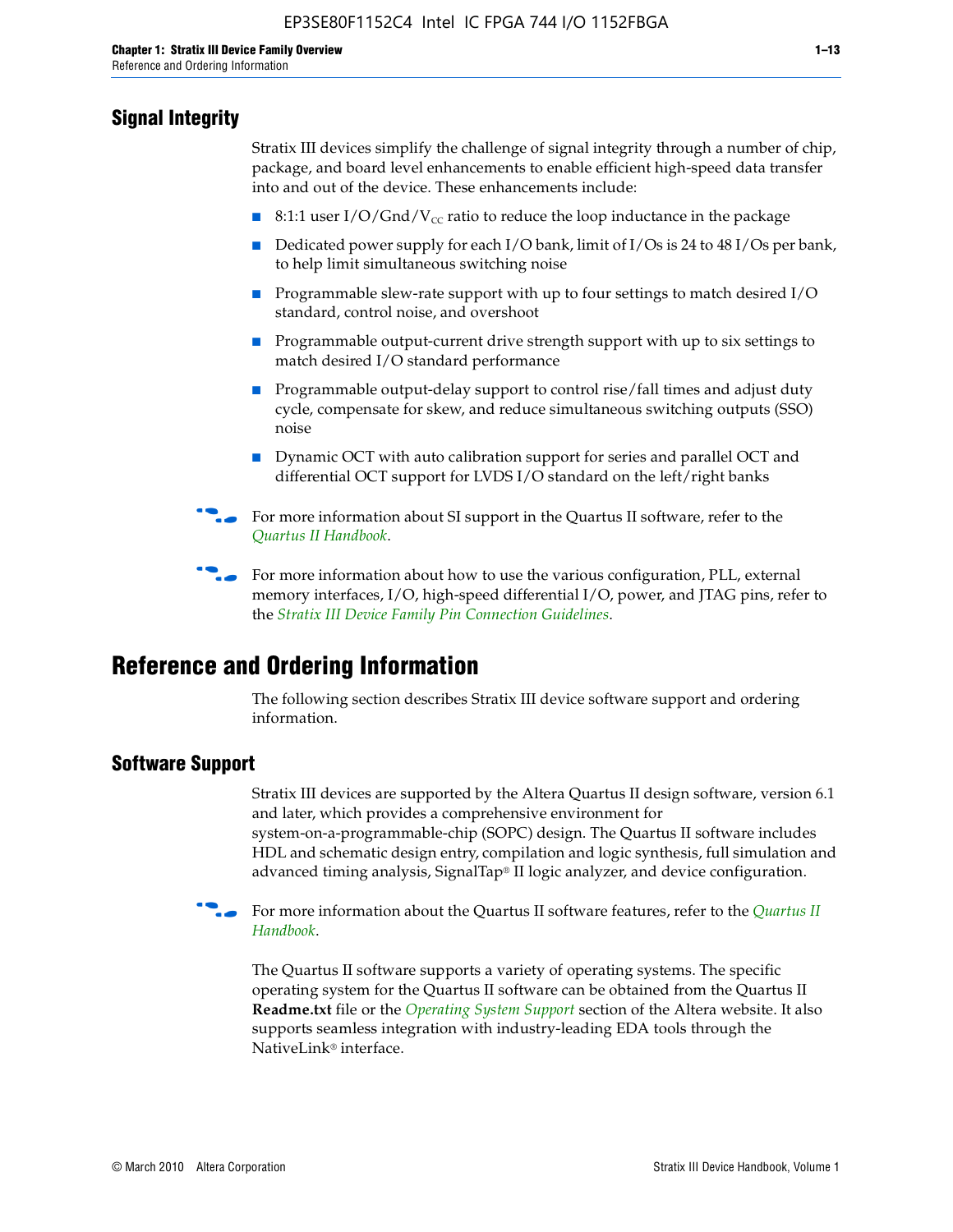# **Ordering Information**

Figure 1–1 shows the ordering codes for Stratix III devices.

For more information about a specific package, refer to the *Stratix III Device Package [Information](http://www.altera.com/literature/hb/stx3/stx3_siii51017.pdf)* chapter.





# **[C](http://www.altera.com/literature/hb/stx3/stx3_siii51012.pdf)hapter Revision History**

Table 1–6 lists the revision history for this chapter.

|  |  |  |  | <b>Table 1–6.</b> Chapter Revision History (Part 1 of 2) |  |
|--|--|--|--|----------------------------------------------------------|--|
|--|--|--|--|----------------------------------------------------------|--|

| <b>Date</b>       | <b>Version</b> | <b>Changes Made</b>                                          |
|-------------------|----------------|--------------------------------------------------------------|
|                   |                | Updated for the Quartus II software version 9.1 SP2 release: |
| <b>March 2010</b> | 1.8            | <b>u</b> Updated Table $1-2$ .                               |
|                   |                | ■ Updated "I/O Banks and I/O Structure" section.             |
| May 2009          | 1.7            | Updated "Software" and "Signal Integrity" sections.          |
|                   |                | Updated "Features" section.                                  |
| February 2009     | 1.6            | <b>u</b> Updated Table $1-1$ .                               |
|                   |                | Removed "Referenced Documents" section.                      |
|                   |                | ■ Updated "Features" section.                                |
| October 2008      | 1.5            | ■ Updated Table 1–1 and Table 1–5.                           |
|                   |                | <b>Updated New Document Format.</b>                          |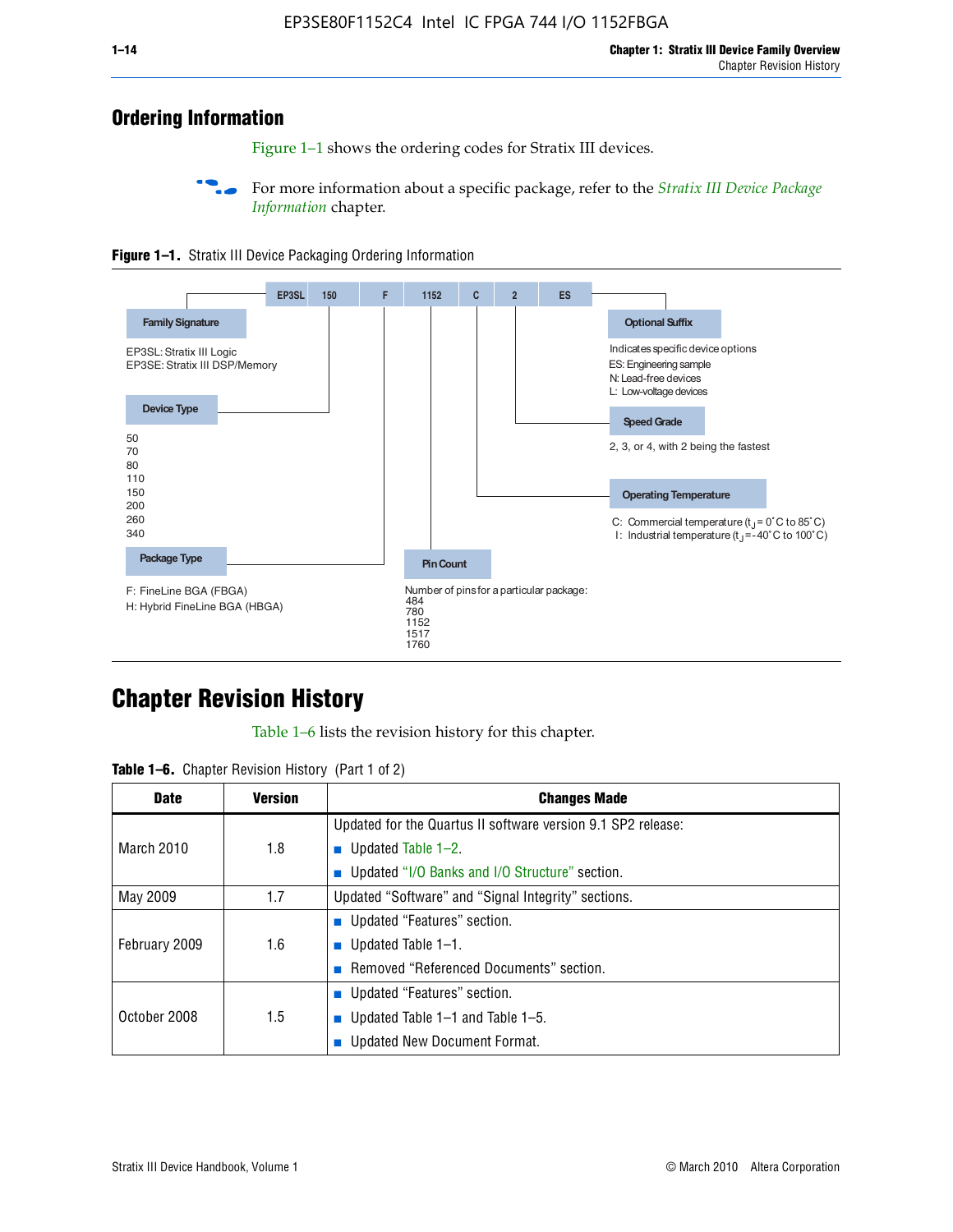| <b>Date</b>   | <b>Version</b> | <b>Changes Made</b>                                                                             |  |  |  |
|---------------|----------------|-------------------------------------------------------------------------------------------------|--|--|--|
|               |                | <b>Updated "Introduction".</b>                                                                  |  |  |  |
|               |                | $\blacksquare$ Updated Table 1-1.                                                               |  |  |  |
|               | 1.4            | ■ Updated Table $1-2$ .                                                                         |  |  |  |
| May 2008      |                | Added Table 1-5.<br><b>COL</b>                                                                  |  |  |  |
|               |                | ■ Updated "Reference and Ordering Information".                                                 |  |  |  |
|               |                | Updated package type information in Figure 1-1.                                                 |  |  |  |
| November 2007 | 1.3            | $\blacksquare$ Updated Table 1-1.                                                               |  |  |  |
|               |                | ■ Updated Table $1-2$ .                                                                         |  |  |  |
|               |                | $\blacksquare$ Minor typo fixes.                                                                |  |  |  |
| October 2007  | 1.2            | Added Table 1-4.                                                                                |  |  |  |
|               |                | Added section "Referenced Documents".                                                           |  |  |  |
|               |                | Added live links for references.                                                                |  |  |  |
| May 2007      | 1.1            | Minor formatting changes, fixed PLL numbers and ALM, LE and MLAB bit counts in<br>Table $1-1$ . |  |  |  |
| November 2006 | 1.0            | Initial Release.                                                                                |  |  |  |